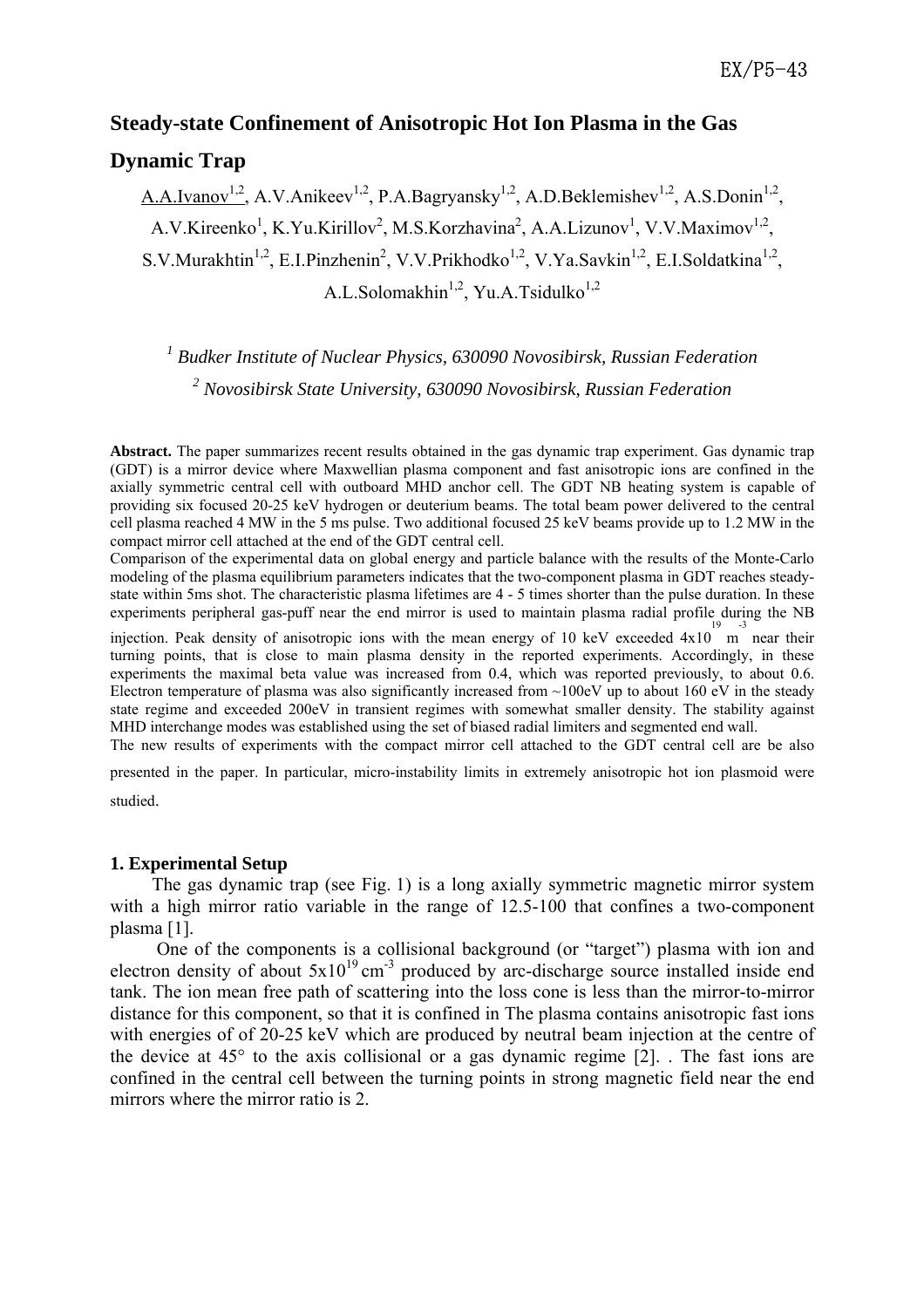2

| Parameter                                 | Value                                  |
|-------------------------------------------|----------------------------------------|
| Mirror to mirror distance                 | 7 <sub>m</sub>                         |
| Magnetic field at midplane                | $\leq 0.28$ T                          |
| in mirrors                                | $2.5 - 15$ T                           |
| Target plasma density                     | $(3-6) \times 10^{19}$ m <sup>-3</sup> |
| radius at the midplane                    | $6-7$ cm                               |
| electron temperature                      | $\approx 200 \text{ eV}$               |
| Energy of deuterium neutral beams         | $\approx$ 20 keV                       |
| Pulse duration                            | $5 \text{ ms}$                         |
| Total injection power                     | $3.9 - 4.0$ MW                         |
| Injection angle                           | $45^{\circ}$                           |
| Fast ion density in turning point regions | $\approx 3 \times 10^{19} \text{ m}^3$ |
| Mean energy of fast ions                  | $\approx 10 \text{ keV}$               |
| Maximal local plasma $\beta$              | 0.6                                    |

The GDT NB heating system was substantially upgraded last year. After upgrade it is capable of providing six focused 20-25 keV hydrogen or deuterium beams. The total beam power delivered to the central cell plasma reaches 4 MW in the 5 ms pulse and further increase upto 6MW is foreseen. During the beam injection, target plasma density is

Table 1: The main parameters of GDT plasma confinement experiment

maintained by peripheral gas puff. Two additional focused 25 keV beams deliver up to



Fig.1 General layout of the GDT experiment.

1.2 M W in the compact mirror cell attached to the GDT central cell at one of the ends. The setup for the experiment with the external compact mirror cell is also shown in Fig. 1. Major idea of the experiment is to provide hot ion plasmoid in the external mirror cell with strongly focused neutral beams. According to preliminary estimates, fast ion density in the plasmoid could exceed that of the target plasma giving rise to development of considerable ambipolar potential and plugging of axial plasma losses. Table 1 shows major parameters of the GDT experiment.

## **2. Steady state confinement of anisotropic high-**β **plasma**

The characteristic time of target plasma losses through end mirrors and injected ion slowing down time are significantly (4-5 times) smaller than the duration of beam injection pulse (5 ms). Therefore a steady-state regime of plasma confinement was realized in the experiments. Temporal variation of plasma energy in this regime is shown in Fig.2. The total energy stored in the fast ion component, exceeded 1 kJ for the maximal density near turning points of up to  $4x10^{19}$  m<sup>-3</sup>. This value is close to the target plasma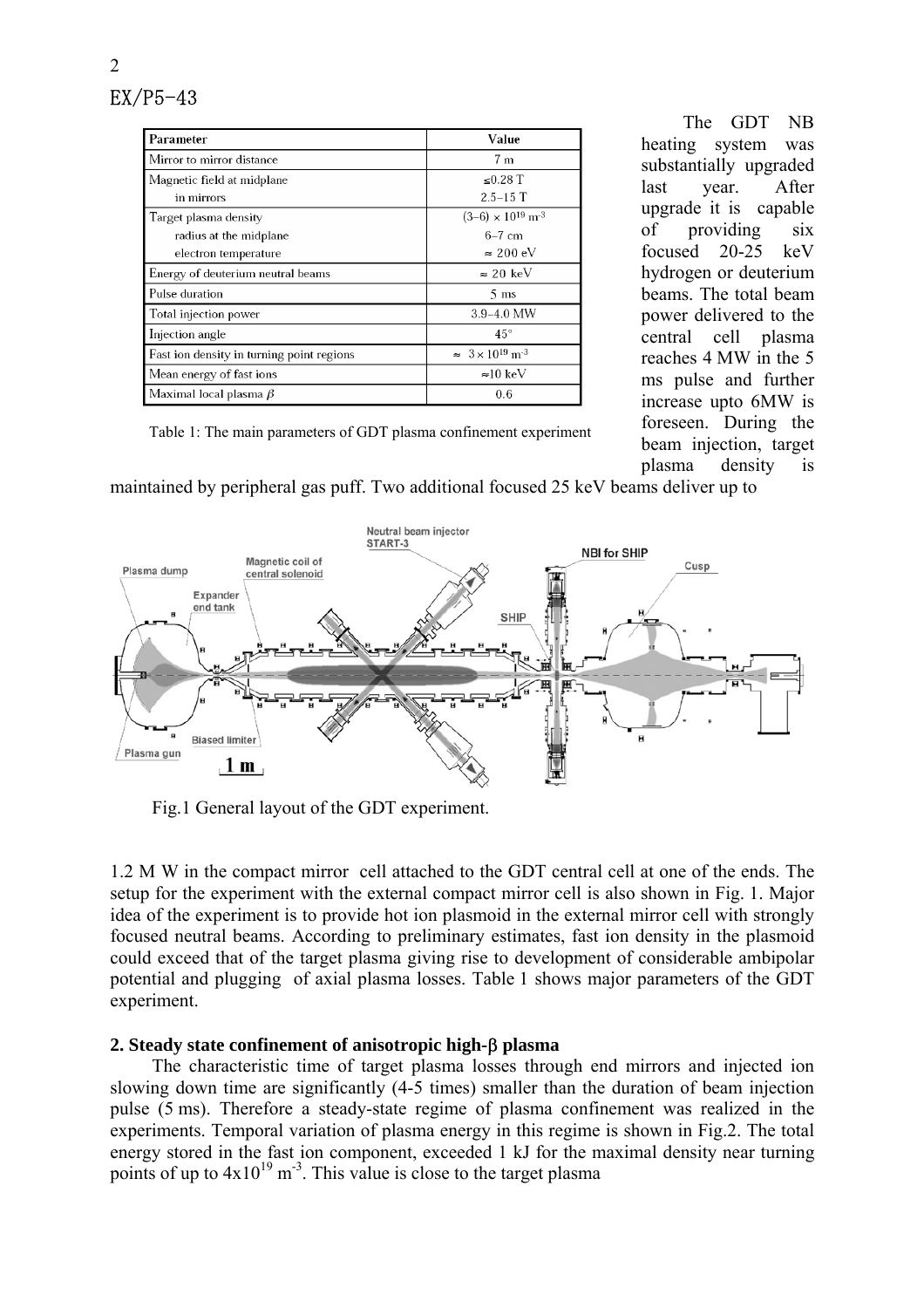

Fig 2. Diamagnetism of plasma and fast ions in GDT.

density. These parameters are considerable higher than that obtained in the previous experiments [1,3] in which maximal anisotropic plasma beta was 0.4. Local measurements of magnetic field reduction due to finite plasma beat are still in progress, but preliminary results and comparison of the stored plasma energy indicate that in this regime plasma beta is close to 0.6.

In Fig. 3 results of measurements of the plasma electron temperature during 4 MW deuterium beams injection

are shown. For this series of plasma shots there was no gas puff,

so that plasma density considerably decreases to the end of the pulse down to  $\sim$ 1.5 10<sup>19</sup>m<sup>-3</sup>. It is seen that the maximal  $T_e$  reached exceeds 200 eV. In the Fig.3 also shown are temporal variation of electron temperature in the regime when plasma density was sustain by gas puff and result of simulation of 10MW beam injection in the same conditions. In the regime when the density was sustain with 3.5MW injection electron temperature was about 160eV. The calculated curve corresponding to 10 MW of heating beam power, is also plotted to illustrate the predicted  $T_e$  growth with increase of injection power.

Measurements of axial density profile of anisotropic fast ions in turning point regions, indicated formation of density peaks. Radial profile of the fast ion density was narrow, as it was in the previous experiments with shorter injection pulse. Its characteristic width was



Fig. 3: Electron temperature in shot with 4 MW NB heating. Also shown are measurements of electron temperature in experiments with 3.5 MW compared with Monte-Carlo simulations (solid curve). Simulation result for 10 MW injection is also shown.

measured to be  $\approx$ 7 cm. which is close to ion Larmor radius, and did not considerably change during 5 ms beam injection. The measured characteristics of fast ions were found to be in good agreement with estimations and numerical calculations based of pair Coulomb scattering theory.

 Stability of twocomponent plasma against interchange MHD modes was maintained in an axially symmetric magnetic configuration with the cusp end cell by making use of a set of biased radial limiters (see Fig. 1). With the cusp end cell only and without biasing of the radial limiters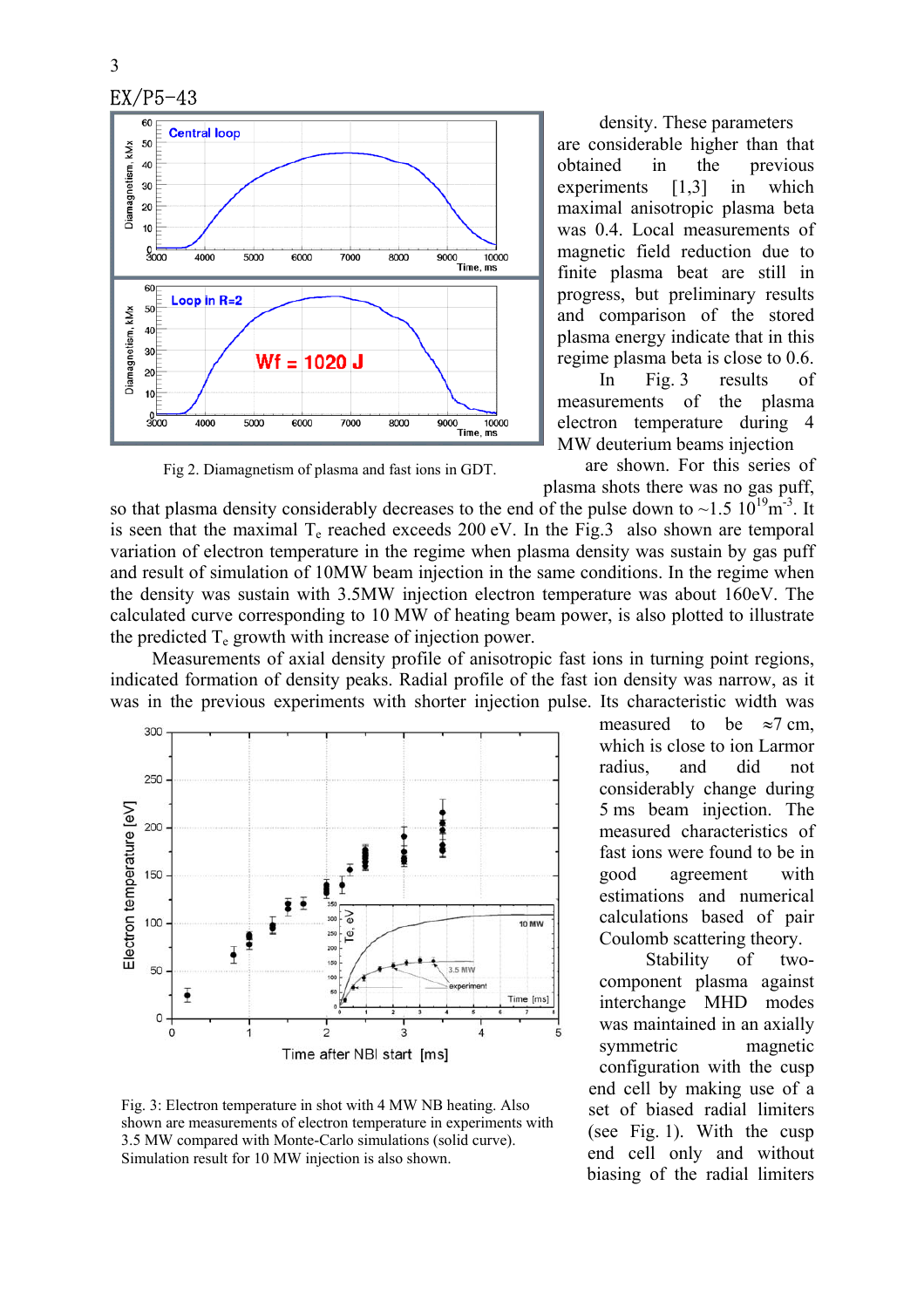## $EX/P5-43$

plasma energy and beta were limited by growth of MHD activity. The limiter biasing considerably improved plasma stability for higher betas. Formation of the sharp gradient of the electrostatic potential at plasma periphery caused differential rotation with high velocity shear. This effectively suppresses interchange modes with the azimuthal numbers m>1 and large scale drift turbulence. Theoretical consideration [4, 5] also showed non-linear saturation of amplitude of m=1 (rigid displacement) mode and formation in plasma core a region with closed flow lines, so that radial plasma transport become to be small. The nature of this phenomenon is similar to formation of an internal transport barrier in tokamak plasmas.

#### **3. Experiments with internal mirror cell in GDT**

Recently, the experiments with injection of focused 25 keV neutral beam into a compact mirror cell located at the end of the GDT central cell have been started (see Fig. 1). These experiments were performed to study confinement of strongly anisotropic hot-ion plasma with density and ion energies approaching those in the regions of high neutron production in the GDT-based neutron source [2]. Specific feature of the experiments with the beam injection in the compact mirror cell is strong anisotropy of fast-ions with A=W<sub>⊥</sub>/W<sub>||</sub>≈50, where W<sub>⊥</sub> and W<sub>||</sub> are transverse and axial ion energy, respectively. Note that in the zones of high neutron flux ion anisotropy is relatively small, so these experiments do not fully reproduce conditions



Fig.4 Reduction of axial plasma losses in the experiments with internal mirror cell.

in these zones of the neutron source. During injection of the focused neutral beams fast ion density in the local cell reached about  $3.8 \cdot 10^{19}$  m<sup>-3</sup> so that significant density peak appeared.

Anisotropic plasma build-up in the local mirror cell was accompanied by development of ambipolar potential barrier, which resulted in a strong suppression of axial plasma losses through this end. Fig. 4 shows ion current density measured on axis near the end wall (upper plot) in the regime with and without injection of two beams into the compact mirror cell. Lower plot, where the relation of  $j/j_0$  is presented, indicates that during the beam injection in the compact mirror cell, the plasma flux out of the end is decreased  $\sim$ 5 times.

During fast ion build up in the mirror cell, after exceeding certain threshold strong high-frequency oscillations of plasma potential have been observed by RF probes. The main frequency of the fluctuation was about 37 MHz that corresponds to beta decreased ion-

cyclotron frequency in the compact cell midplane. The fluctuation started to develop when the fast ion density in the compact mirror cell exceeded  $\sim 3 \times 10^{19}$  m. Measurements show that high axial  $k_z$  and m=1 azimuthal mode dominates in the spectrum of unstable fluctuations [6].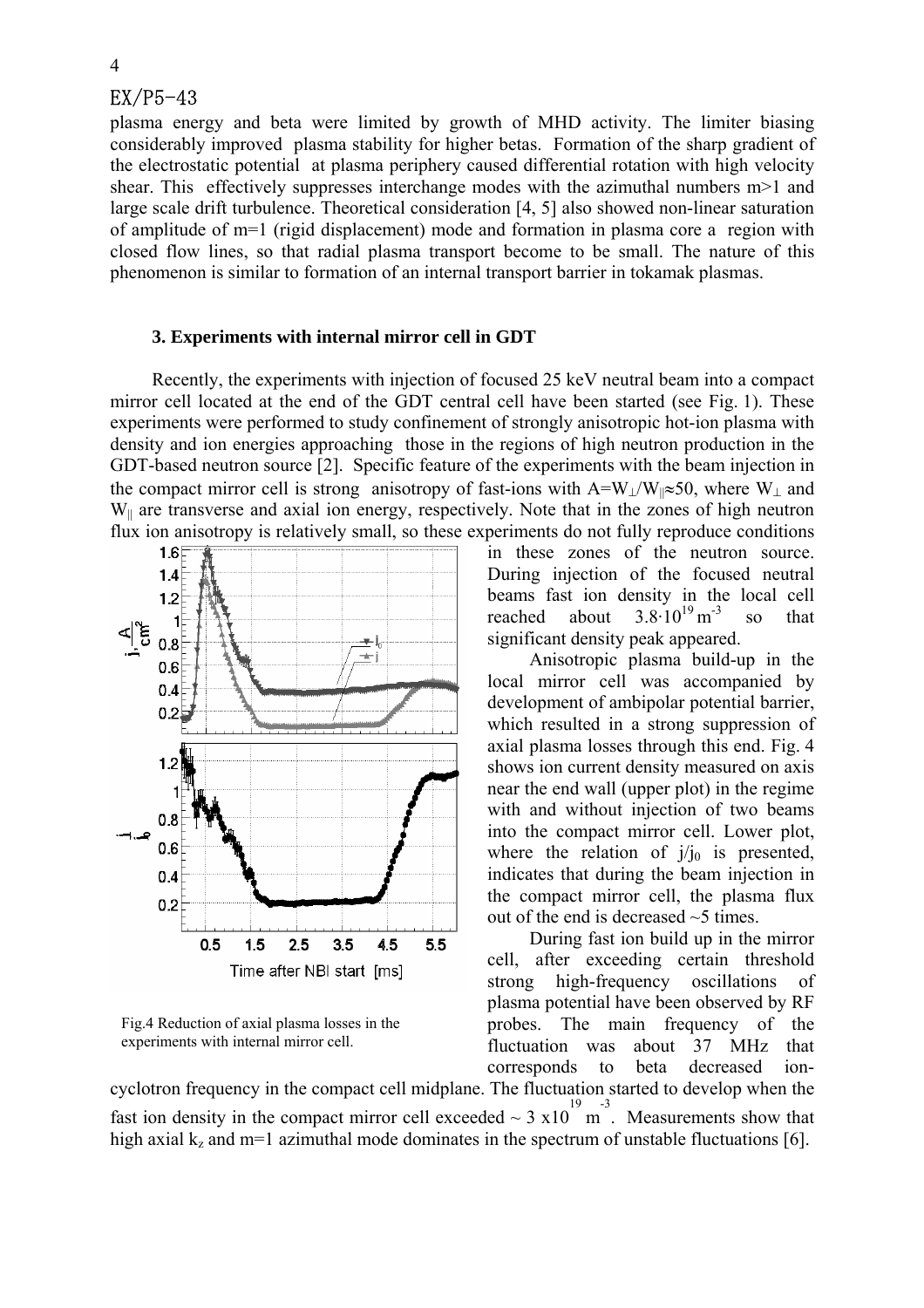



Second harmonic is also presented (see Fig.6). The characteristics of the fluctuations which were observed in the compact mirror cell are consistent with Alfven Ion Cyclotron mode [7,8]. The oscillations have not been observed when fast ion density here was small enough. According to [7,8] actual threshold of AIC instability is determined by a parameters βA 2

where  $A = \langle E_{\perp} \rangle / \langle E_{\parallel} \rangle$  is a plasma anisotropy. In the experiments, we observed threshold corresponded to  $\beta A^2 \sim 50$  which is considerably larger than that observed in [8]. However, development of these oscillations in our experiment did not

considerably alter fast ion confinement

or precipitate plasma dumping. Neither limitation of fast ion density with increase of injected power, nor broadening of their angular distribution were observed in the experiments. Further studies are necessary to understand how these oscillations could alter fast ion confinement.



Fig.6 Cross amplitude spectrum of unstable fluctuations.

#### **References**

- [1] IVANOV A.A. et al, "Experimental evidence of a high beta plasma confinement in axially symmetric gas dynamic trap", Phys. Rev. Lett., **90,** (2003), 105002.
- [2] MIRNOV V.V., RYUTOV D.D., "Linear gas-dynamic trap for plasma confinement", Sov.JTP Letters, **5**, (1979), 279.
- [3] MAXIMOV V.V., "Spatial profiles of fusion product flux in the gas dynamic trap